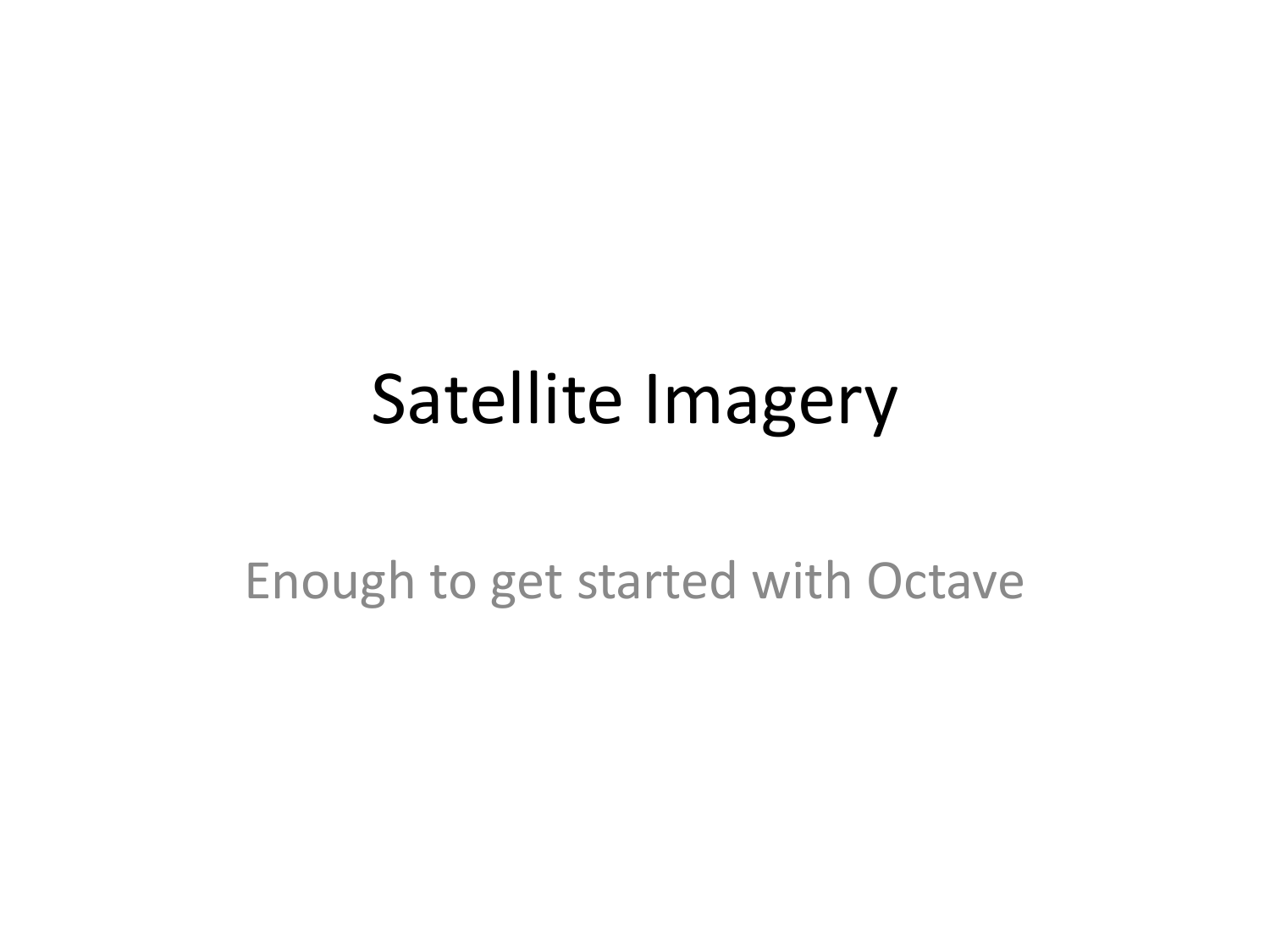# **Outline**

- Data Formats : text, binary, selfdescriptive
- Reading Text Data
- Creating RGB and grey scale images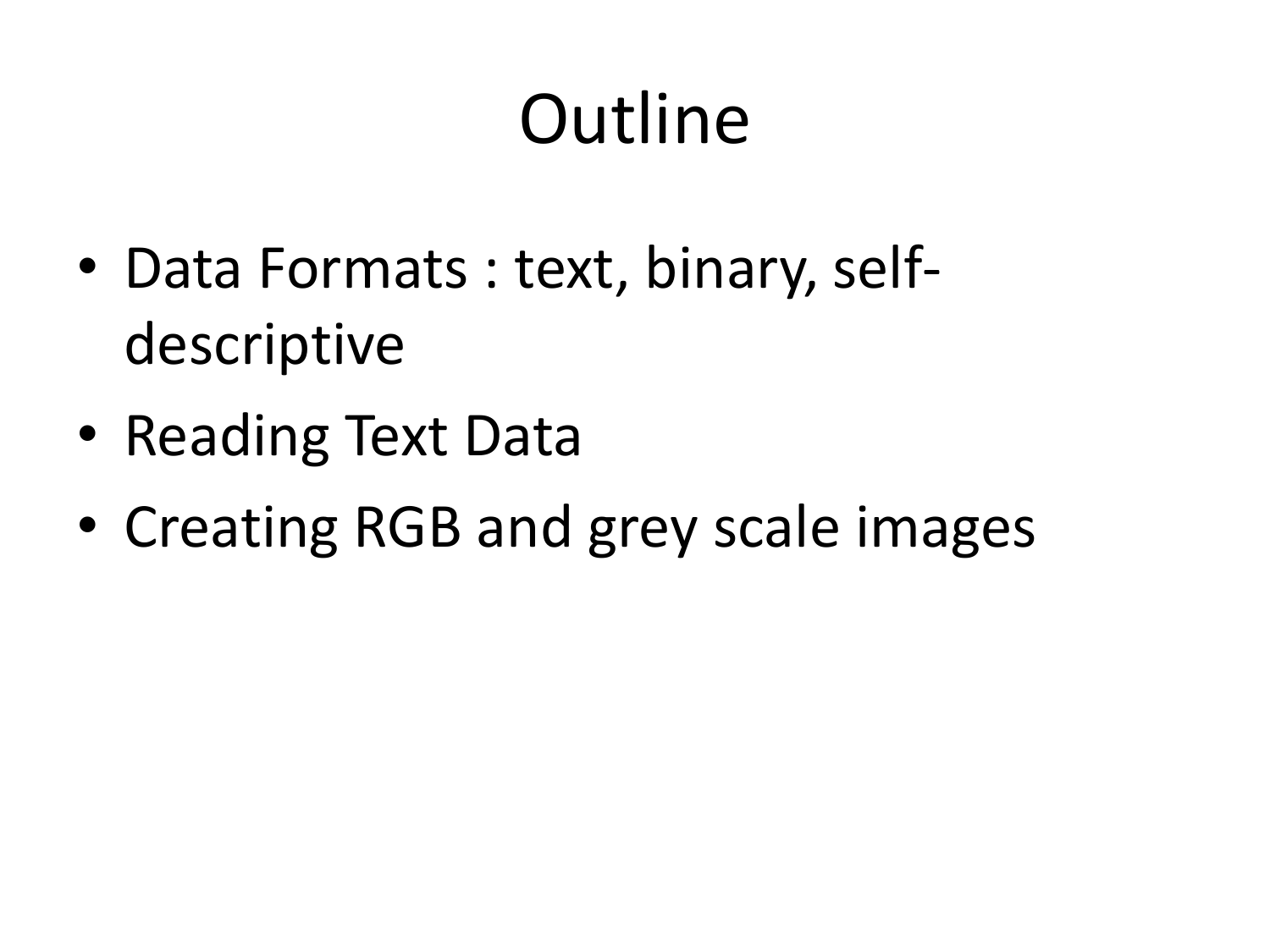### Basic Data Formats

**Text -** always ASCII, arranged in rows, columns, headers. NEVER word processing format or excel. '.csv' is text. PRO – easy for humans to read and understand. CON – slow for computer to read, uses more storage than any other format. Easy to corrupt during viewing. USE – small files. More convenient for humans.

**Binary -** single vector with each field of a known size. Will need to rearrange into a grid after reading. PRO – easy and fast for computer to read. Very compact. CON – humans can only read through writing an interpreter. Requires extra information into order to read. USE – large files. Replaced by self-describing files for satellite.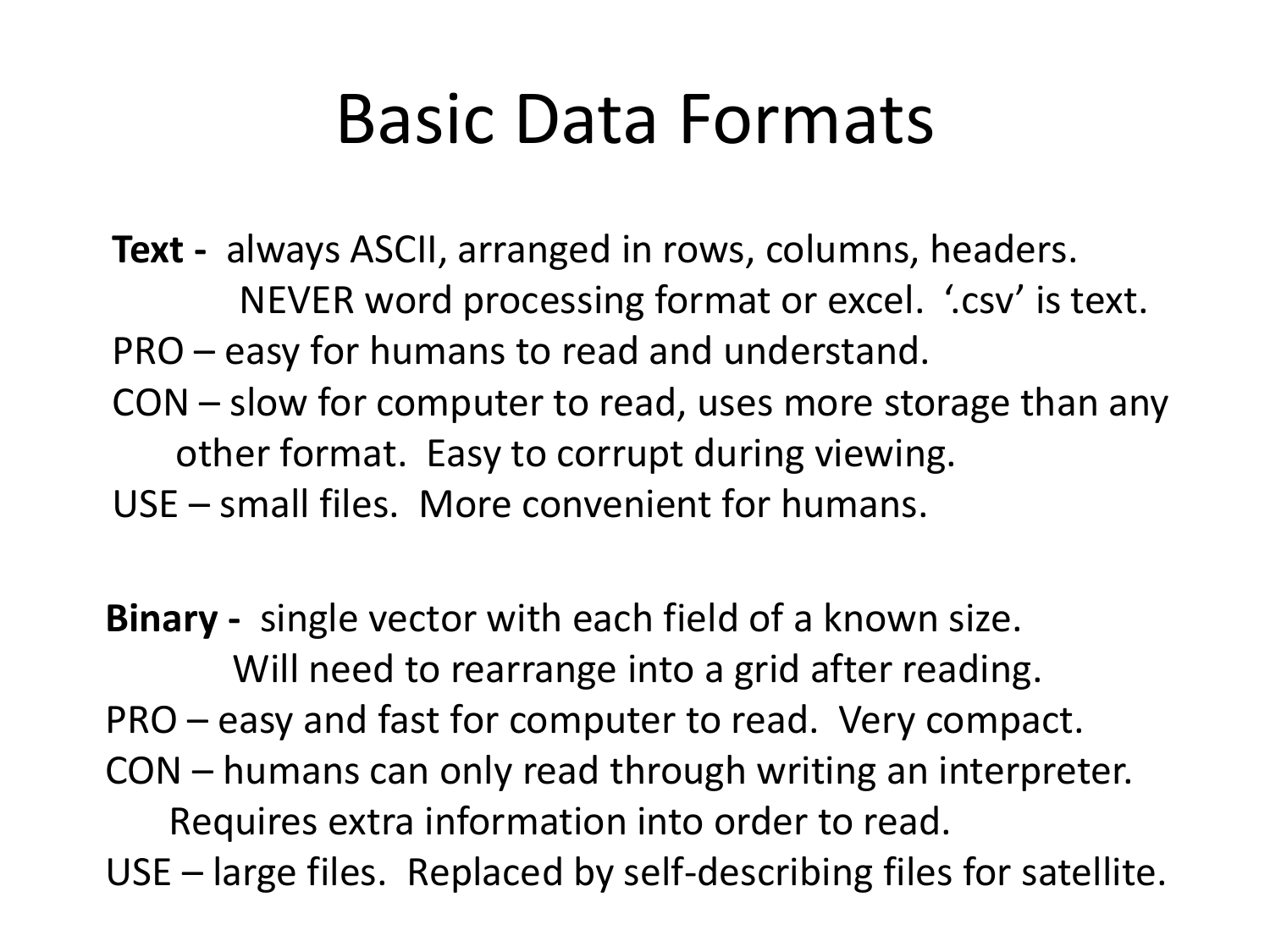## Self Descriptive Formats

*The data is encoded as binary for speed and compactness, but has descriptors embedded in the file so that special "readers" (packages of computer code) can pull out the "metadata" to format and display the data.*

- **geoTIFF** a TIFF image with extra geographical and data set descriptors embedded. No reader needed to see image. USE – primarily LandSat and other USGS products.
- **netCDF** "network Common Data Format" created at the request of NASA (which later switched mainly to HDF) USE – the majority of NOAA satellite products and some by NASA, which is now providing multiple formats
- **HDF** "Hierarchical Data Format" more flexible but more complex than netCDF.
- USE mainly by NASA-EOS, but the new HDF5 format incorporates netCDF4, and is becoming more standard.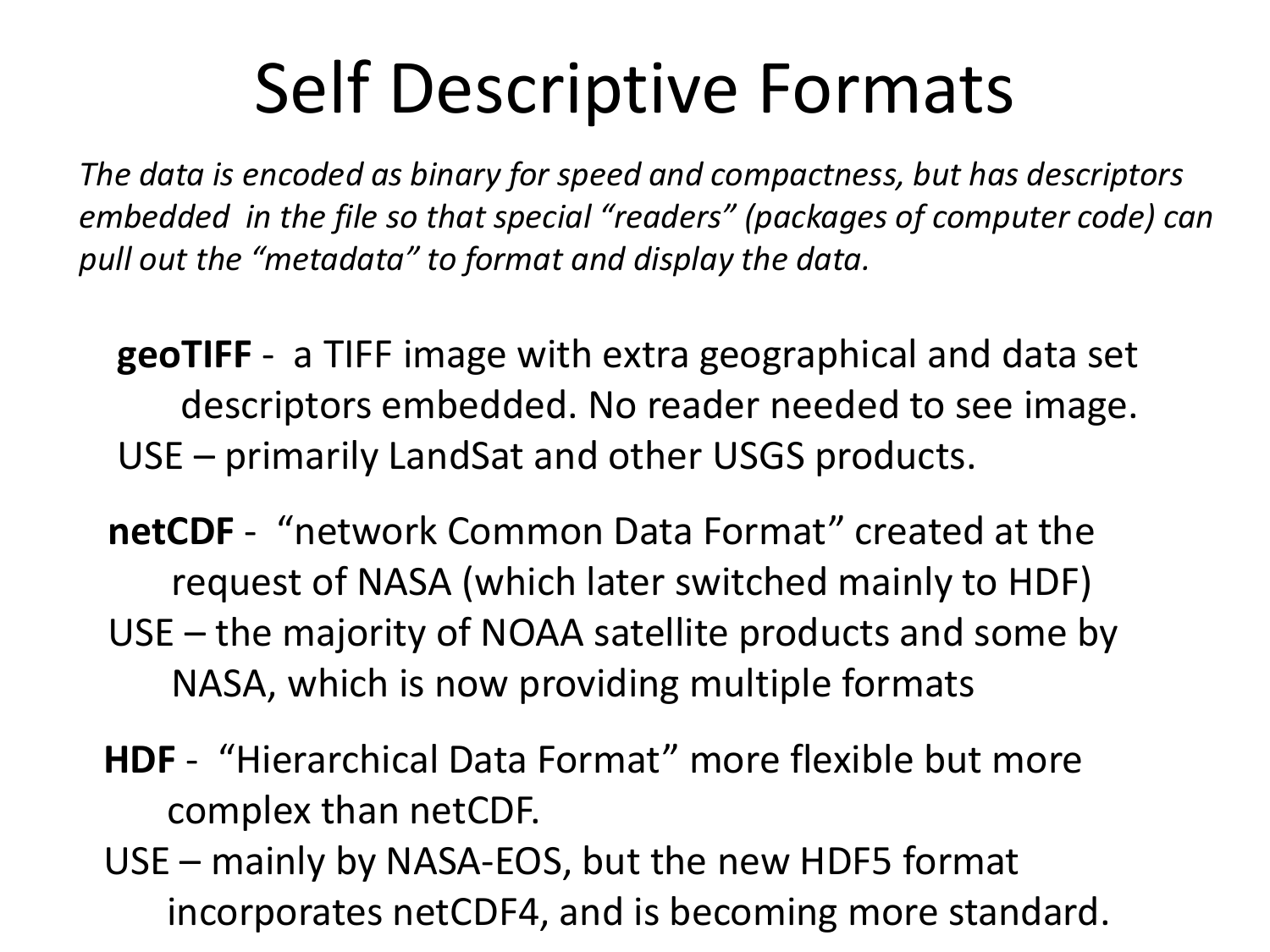# Rods, Cones, (and purple)

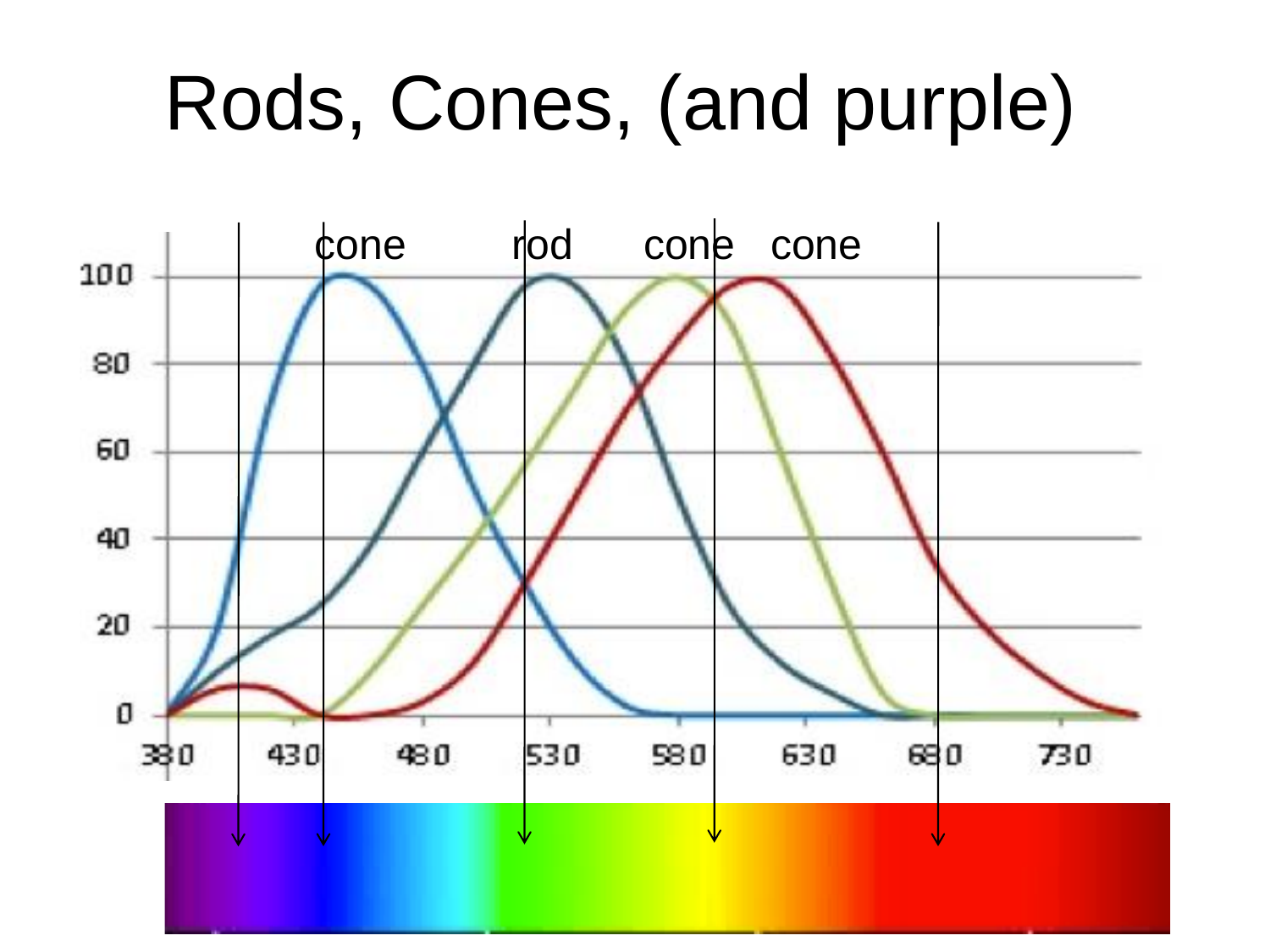# Subtractive Colors (paint)

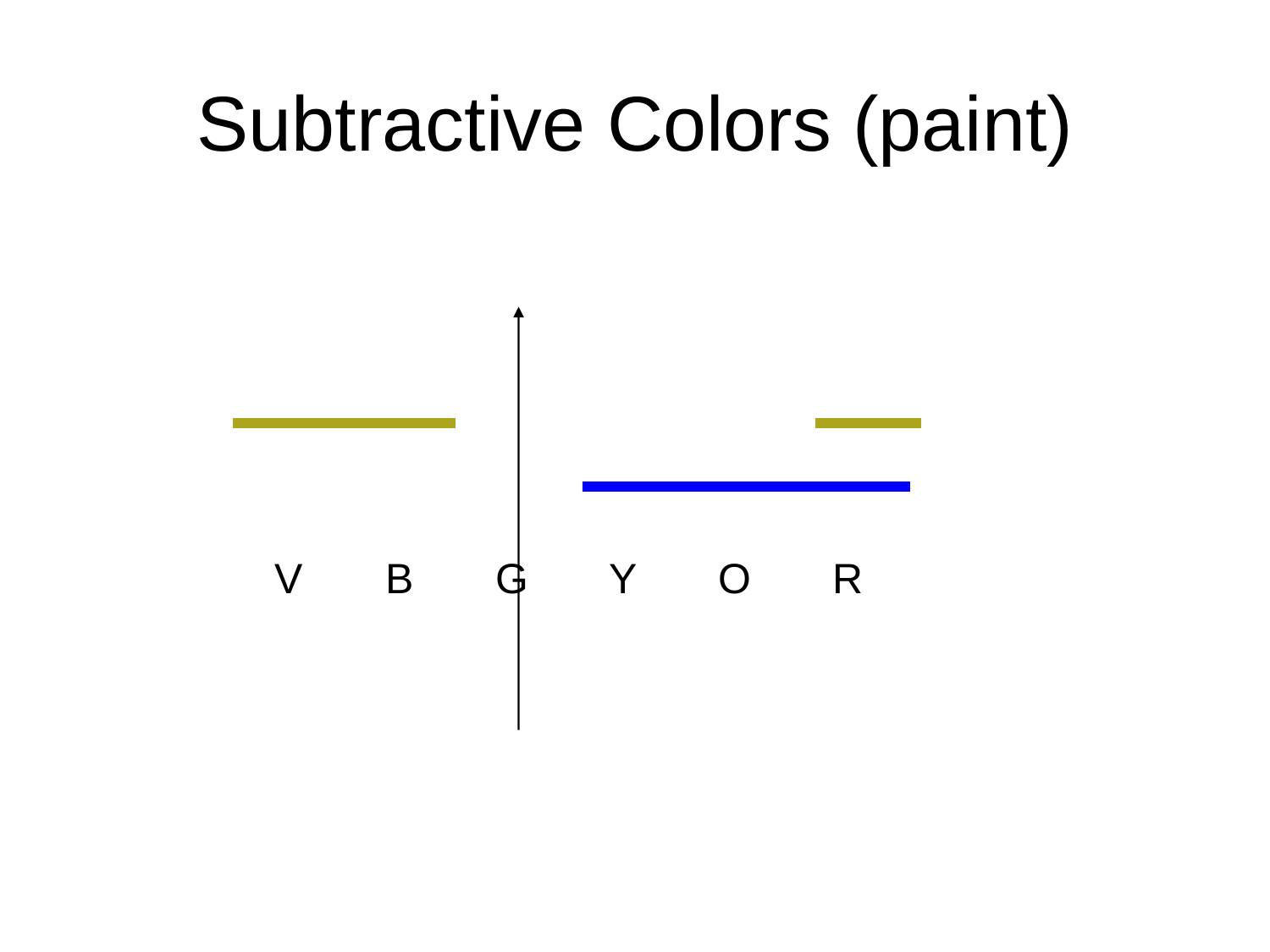#### Making Color Images in MatLab

Image\_array = (rows, cols, 3 layers)



The values in each layer must range from 0 to 1, or they will be "railed off". You may need to adjust your data accordingly.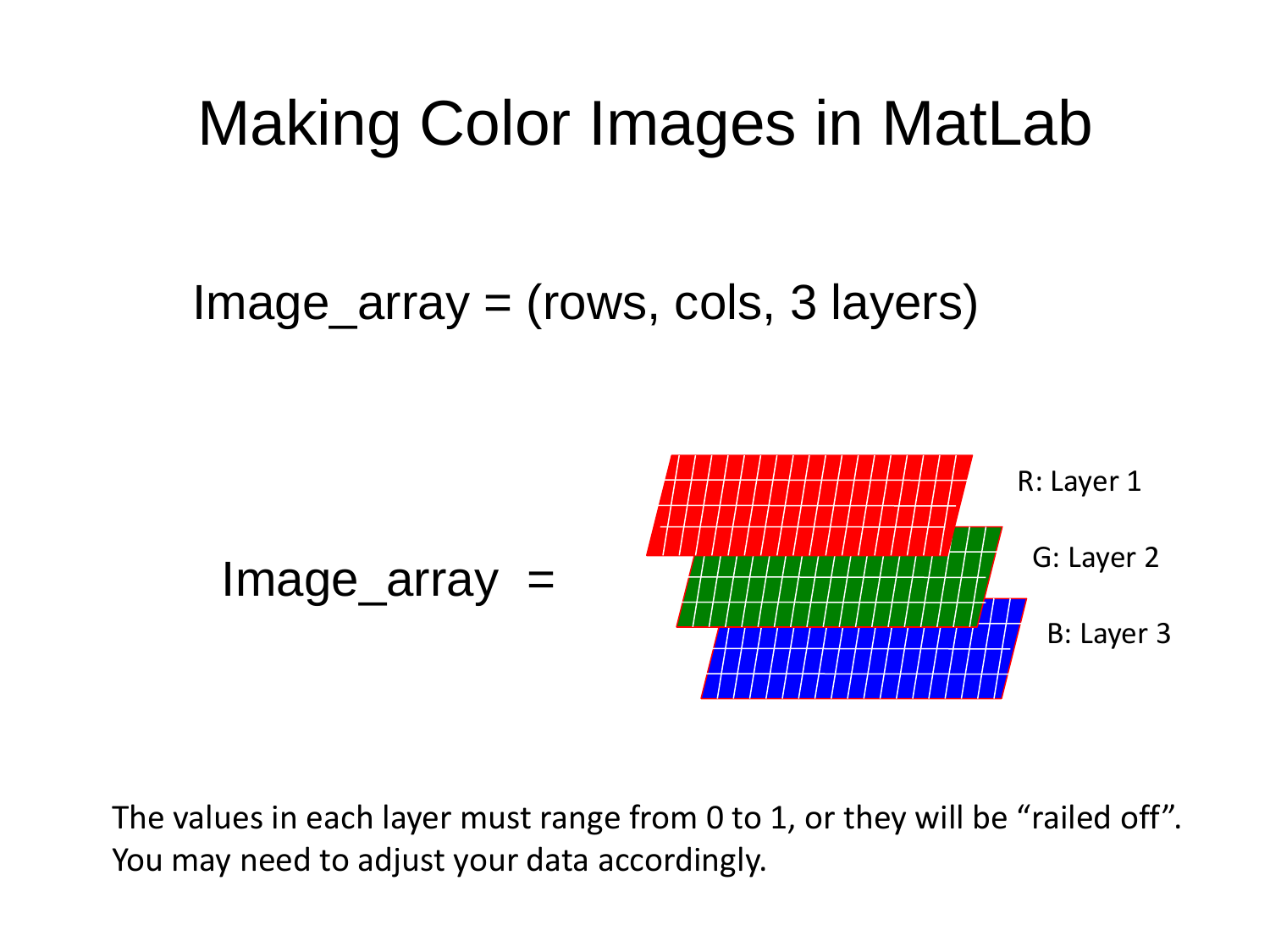#### Color Programming Exercises

Make a zero-filled array called RGB with 300 rows, 300 columns, 3 layers. Display this image: what color should it be? Turn the image Red. Turn the image White. Turn the image Grey. >>> RGB = zeros(300,300,3); >>> image(RGB); black  $\Rightarrow$  > RGB(:,:, 1) = 1;  $\Rightarrow$  > image(RGB);  $\Rightarrow$  > RGB(:,:,:) = 1;  $\Rightarrow$  > > image(RGB);  $\Rightarrow$  > RGB(:,:,:) = 0.5;  $\Rightarrow$  > image(RGB);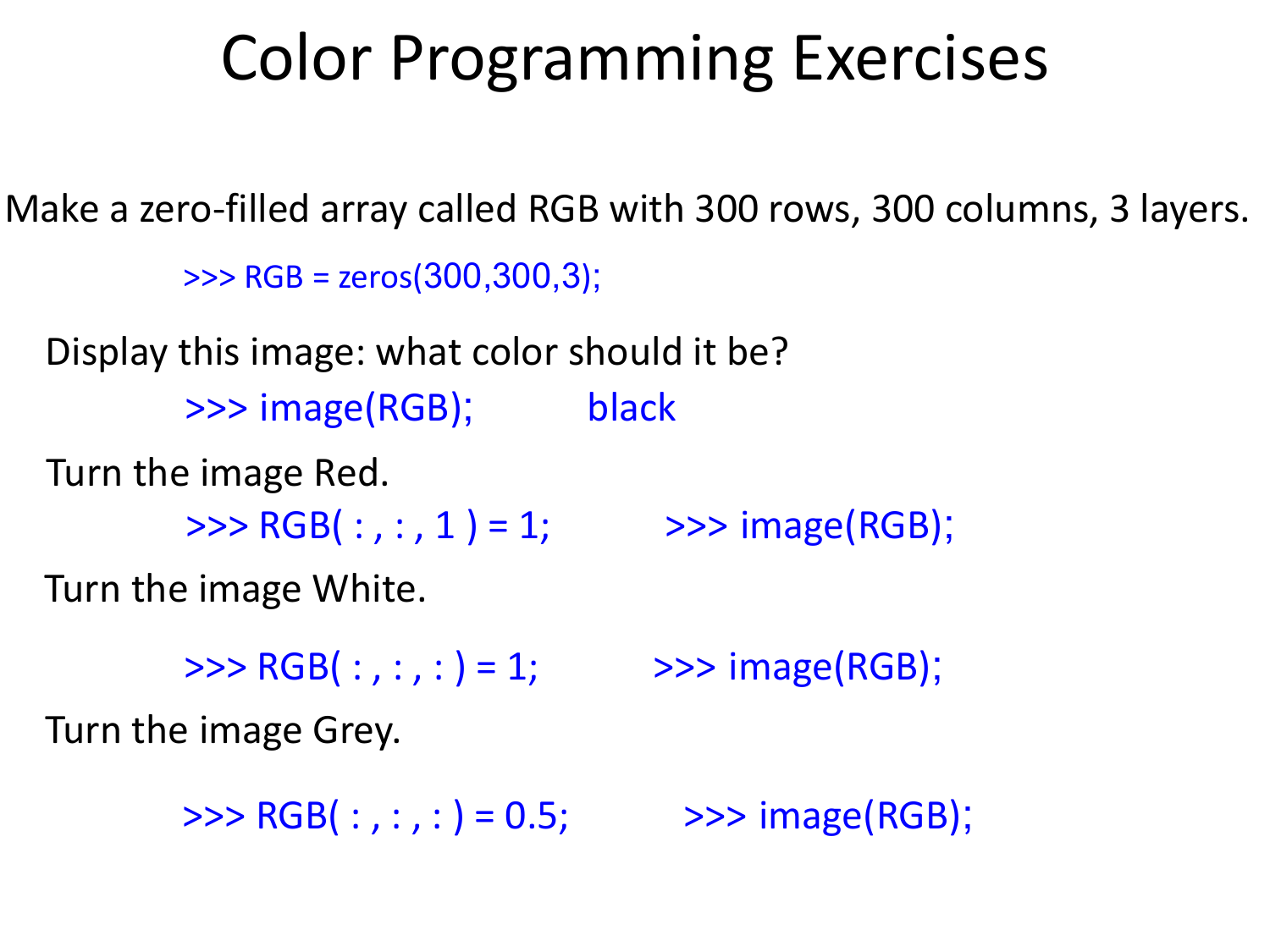### Color Exercises Continued

Turn the center third of the image Green.

 $\Rightarrow$  RGB( 100:200, 100:200, 2 ) = 1;  $\Rightarrow$  >>> image(RGB);

Turn the center third of the image Yellow. >>> RGB(  $100:200$  ,  $100:200$  ,  $1$  ) = 1; >>> image(RGB);

Make the upper left corner Blue and lower right corner Red.

 $\Rightarrow$  RGB( 1:100, 1:100, 3) = 1; >>> RGB(200:300,200:300,1) = 1 >>> image(RGB);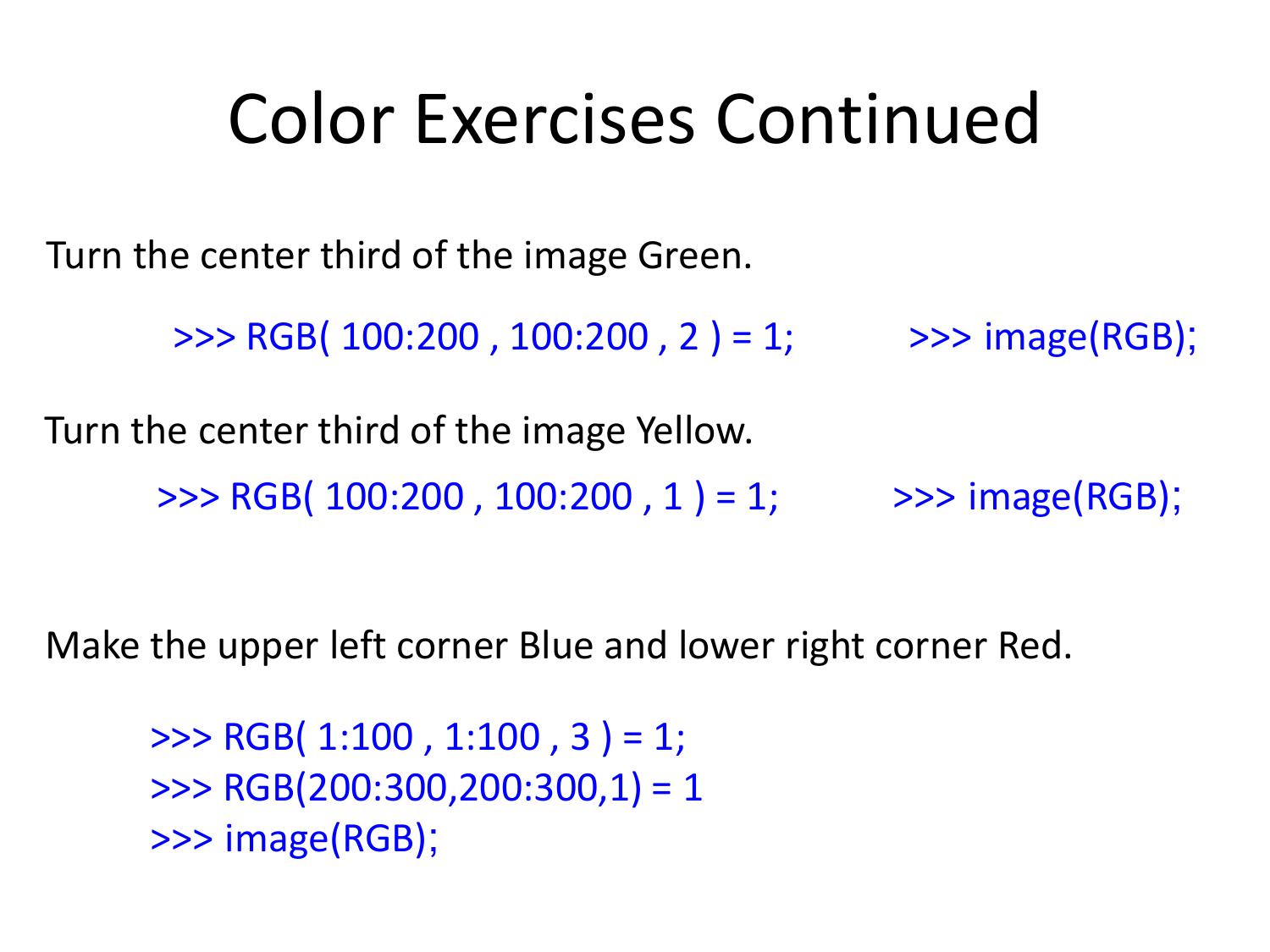### Reading Text Files

There are several ways to read text files; my recommended method is to read them one line at a time, using fgets to read each line as a character string, or fscanf to read each line as a vector of numbers.

*Our first step is to open the file and assign it to a simple variable.*  $\Rightarrow$  fileID = read('landsat RGBN.txt', 'r')

*Now let's read the information in the header lines. Repeat 5 x* >> info = fgets(fileID)

*The dimension data is worth keeping, let's read it as integers:*  $\gg$  [dims, count] = fscanf(fileID, '%4i', 3)

*Now read the first row of data as floating point nembers:*  $\Rightarrow$  [dims, count] = fscanf(fileID, '%f', dims(2));

*Close the file so you can use the fileID variable again:* >> fclose(fileID)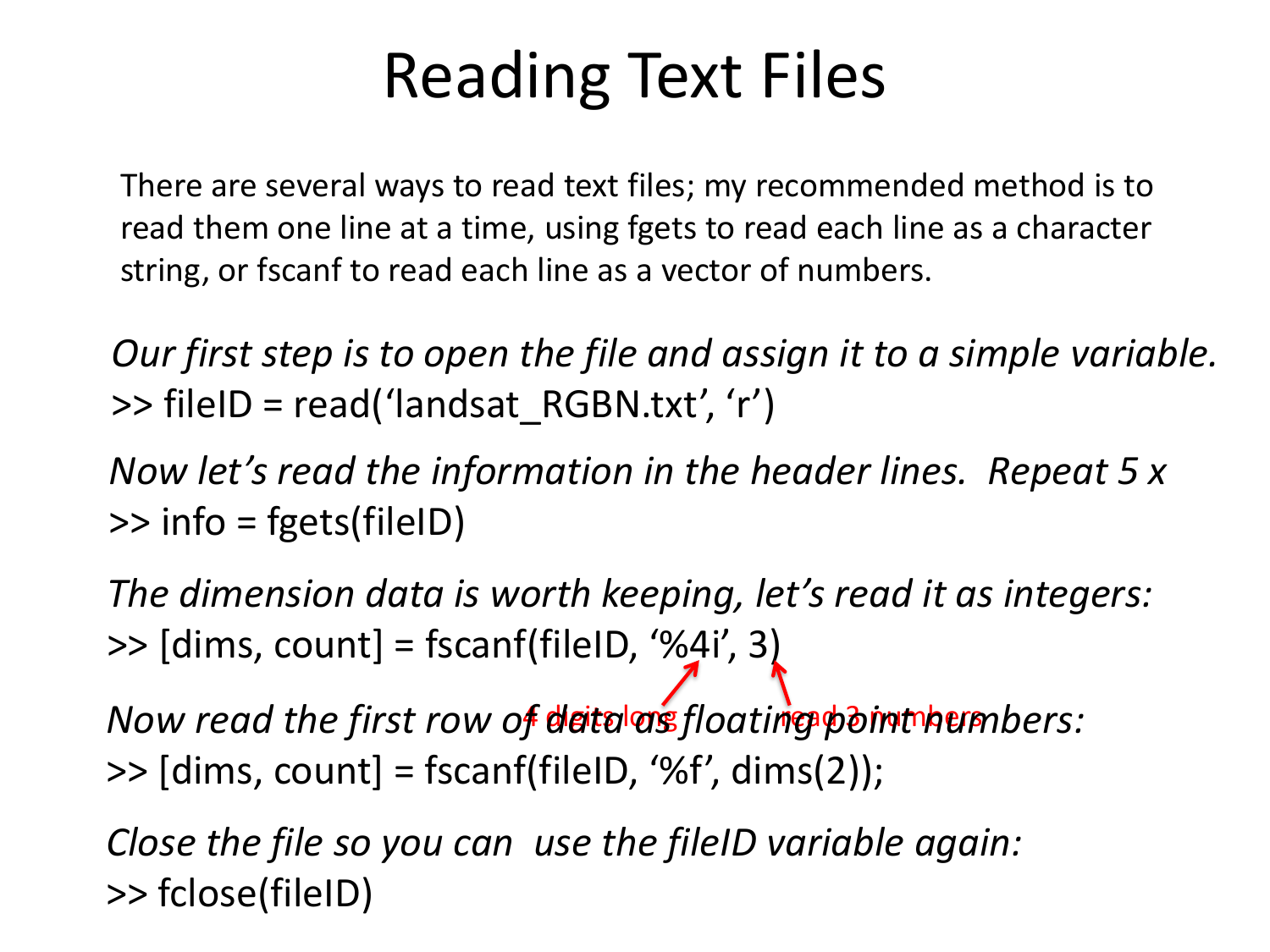# Reading our first Satellite Image

- To see what is going on easier, we are using a prepared text file called landsat\_RGBN.txt
- The layers are red, green, blue, near-infrared
- Each row is a row of the image
- If this was to be read as one vector then reformed, the layout would need to be rotated 90 degrees because matlab reads row by row but the "reform" command does column by column, which I hate.
- I also read row by row to make it easier to catch corrupted data.
- I have supplied read landsat loop.m to do this.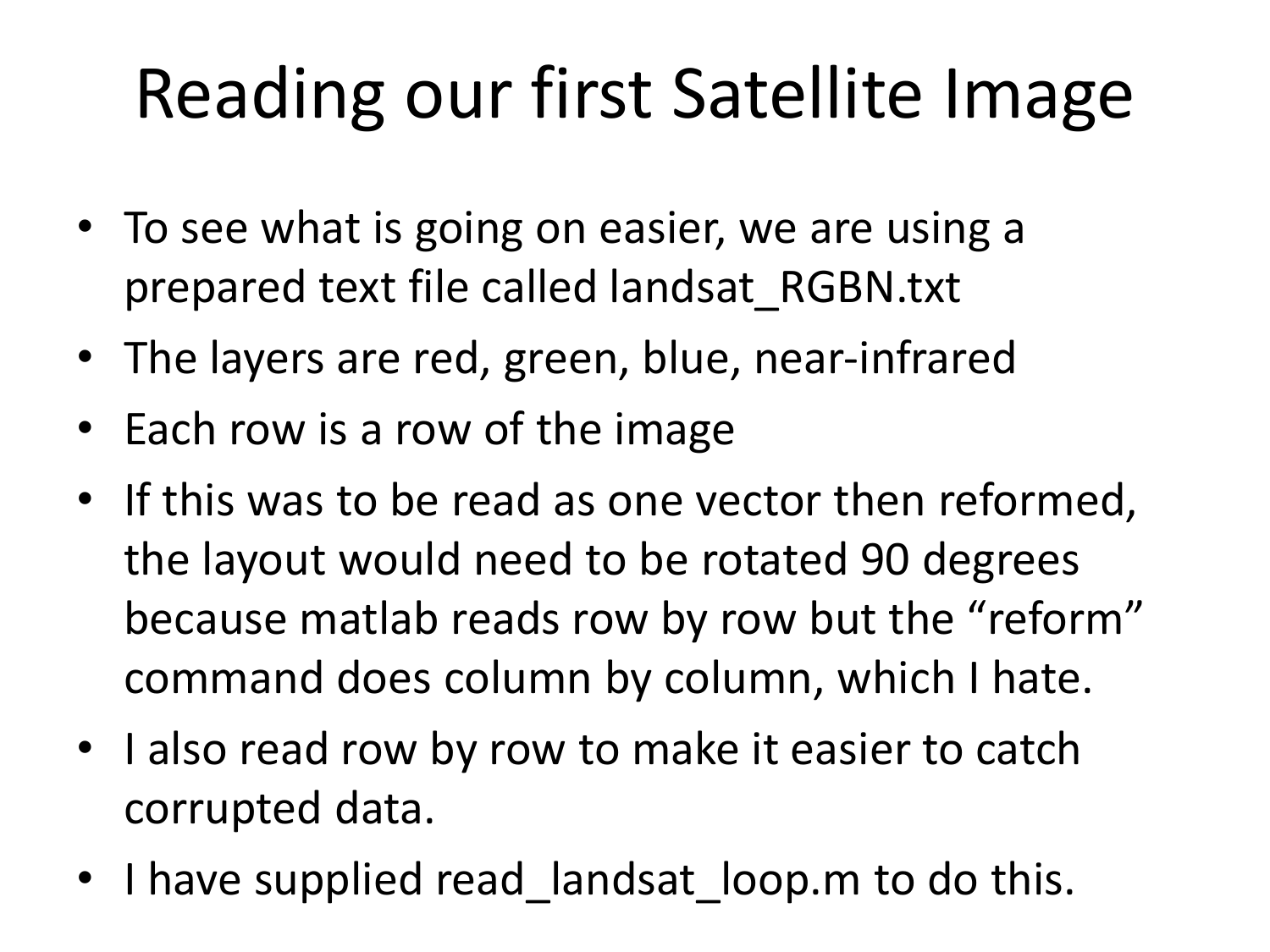## Displaying our first Satellite Images

*Download landsat\_RGBN.txt and read\_landsat\_loop.m into the same directory that Octave is set to. And then…*

 $\Rightarrow$  RGBN = landsat\_read\_loop('landsat\_RGBN.txt',5) ;  $\Rightarrow$  RGB = RGBN(:,:, 1:3); # trim layers to visible >>> image(RGB) >>> image(2\*RGB) # increase brightness, contrast *Don't forget!*

*How can we display vegetation amount in shades of green?*

>>> NDVI = ( RGBN( :, :, 4) – RGBN( :, :, 1) )./( RGBN( :, :, 4) + RGBN( :, :, 1) ) ;  $\Rightarrow$  RGB = 0\*RGB; RGB(:, :, 2) = NDVI; The dot matters! >>> imagesc(NDVI) vs image(RGB)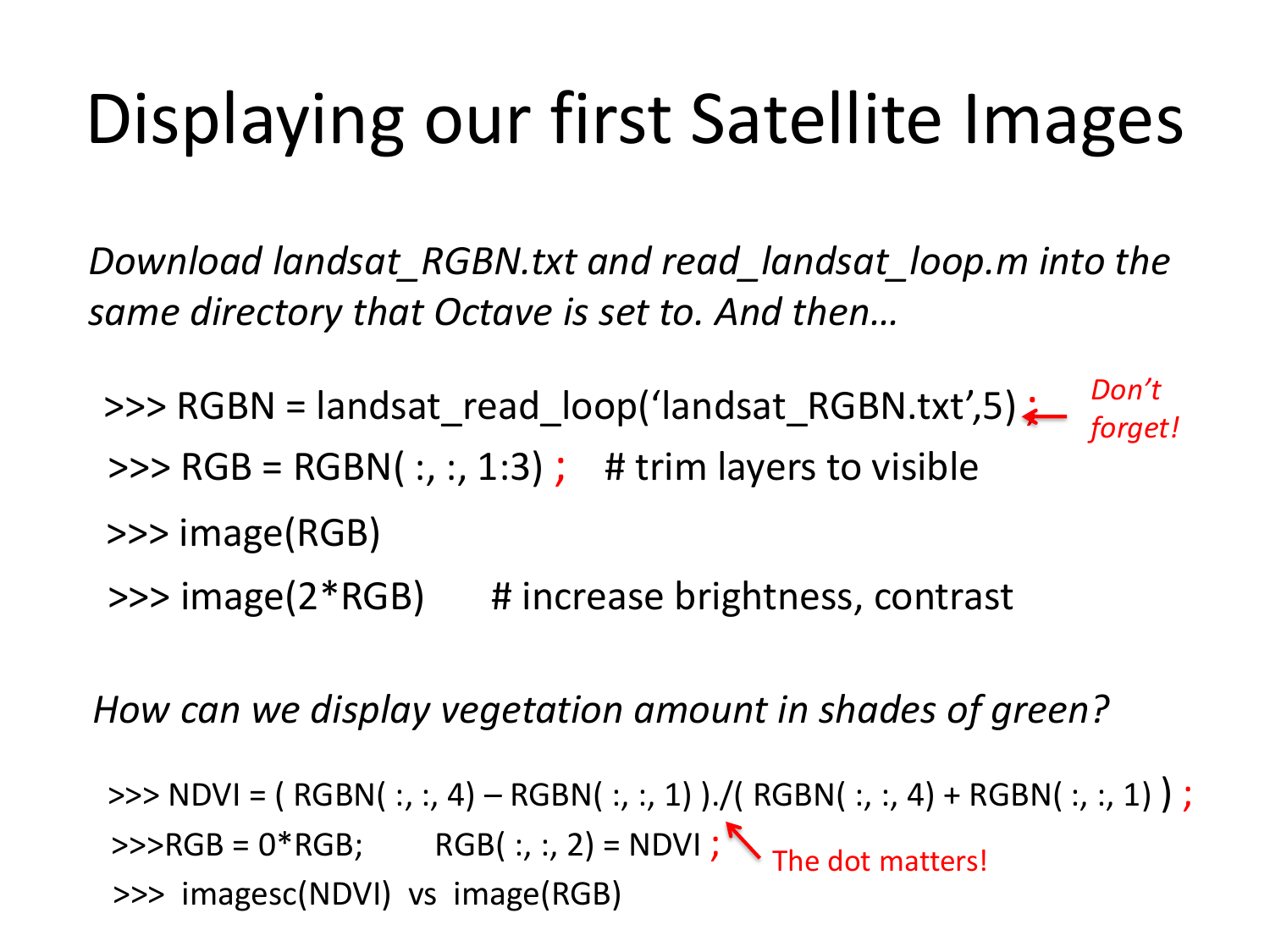# Exercise 1 (CWK 2)

Write a function that will display a map of NDVI in shades of green. It must have comments that explain the input and output as well as any internal calculations or variables. It must work when tested.

INPUT VARIABLES: Red intensities, Near Infrared Intensities. Both in array format. OUTPUT VARIABLES: NDVI in array format OUTPUT PRODUCTS: map of NDVI, saved as .png file map of RGB, saved as .png file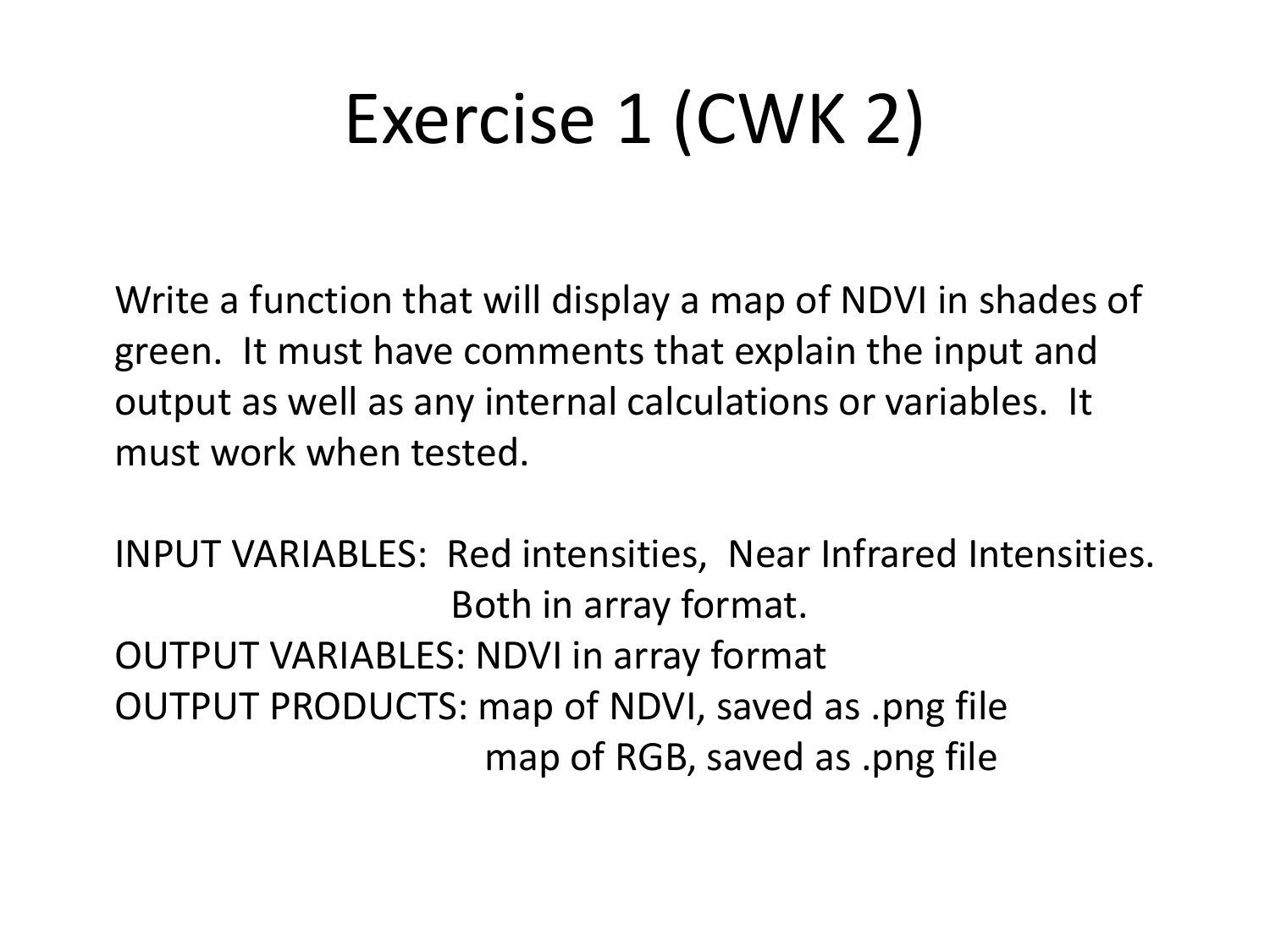# Exercise 2 (CWK 3)

- Use landsat\_read\_loop to read the thermal radiances found in landsat thermrad.txt.
- Use your BT function to convert these into temperatures
- Use imagesc to make a scaled image of these temperatures
- Rescale the temperatures so that the data goes from a minimum of 0 to a maximum of 1
- Display this rescaled data as tones of red using image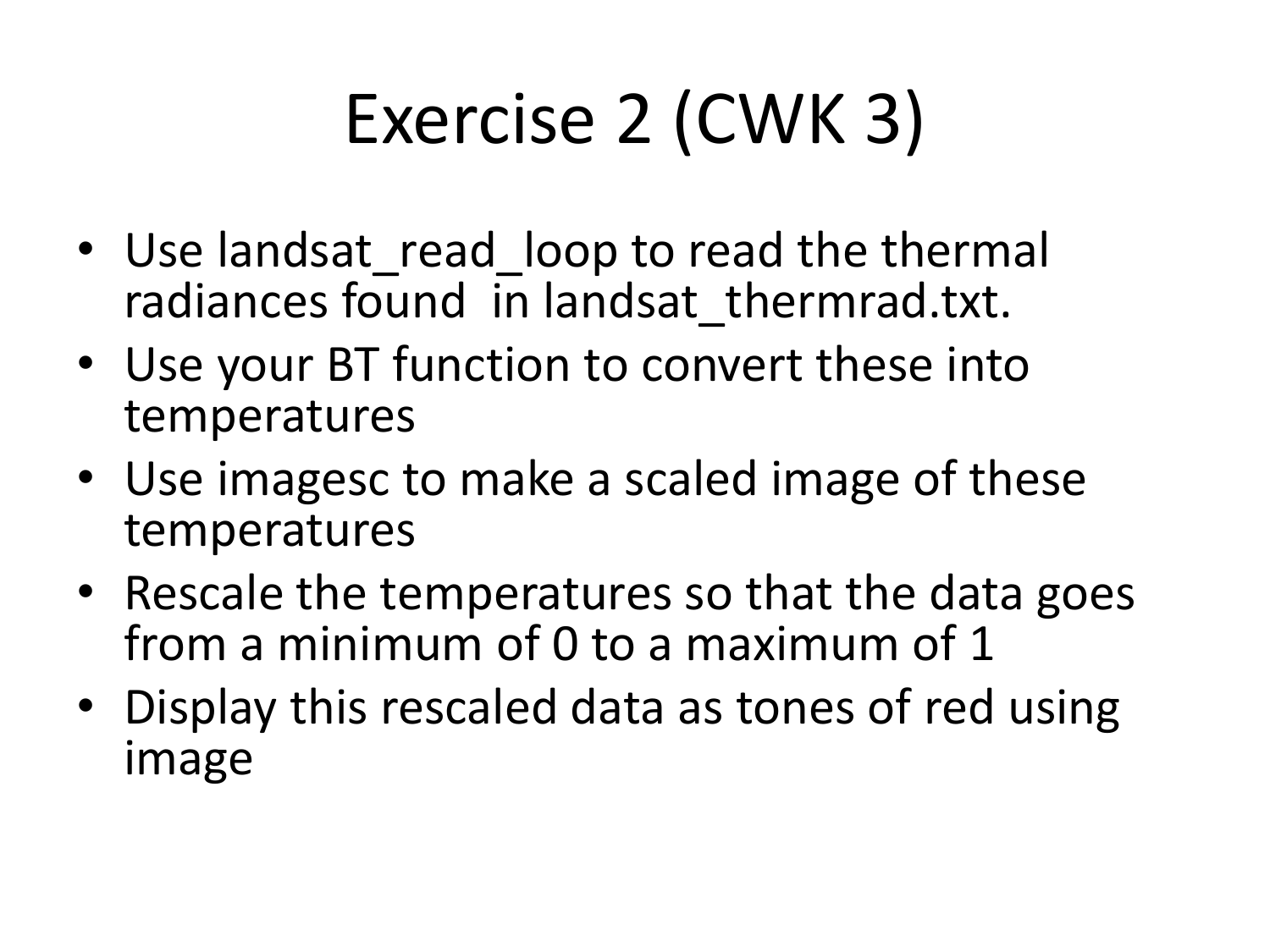# Using Self-Describing Files

*netCDF4 and HDF5 files can be read by Octave by using the 'load' function operating on the filename.*

>>> dataset\_name = load('filename')

*The output dataset\_name will be structure. To find out what's in the structure use the fieldnames command:*

>> fieldnames(dataset\_name) *field1 field2 …. Get the information by* >>> dataset\_name.field1 Dot is typical notation for structures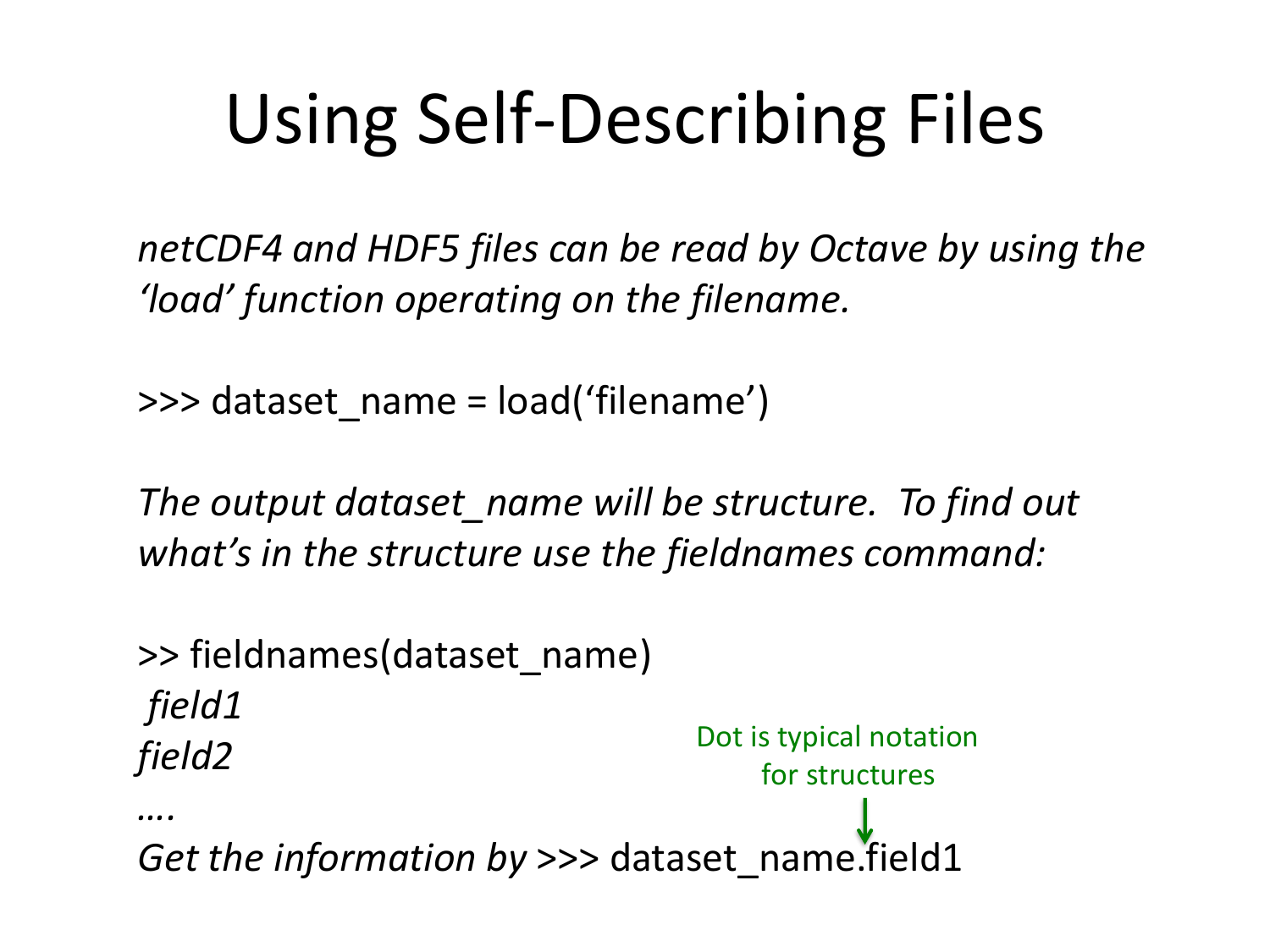### Sample Data Files

<http://hdfeos.org/zoo/index.php>

Many of the .nc files will work, but only if they are netcdf4. the only way to tell is to try to load them.

The hdf files are not hdf5, so will not work.

You can install packages for Octave to read these other formats, but there can be a lot of dependencies requiring multiple installations to get them to work.

Our First Sample HDF5 file:

- In the table the first data center is GES DISC. To the right, click on "GPM".

- Scroll down to 'GPM More Examples'.
- Click on 1B.GPM.GMI.TB2016.20160105-S230545-E003816.010538.V05A.HDF5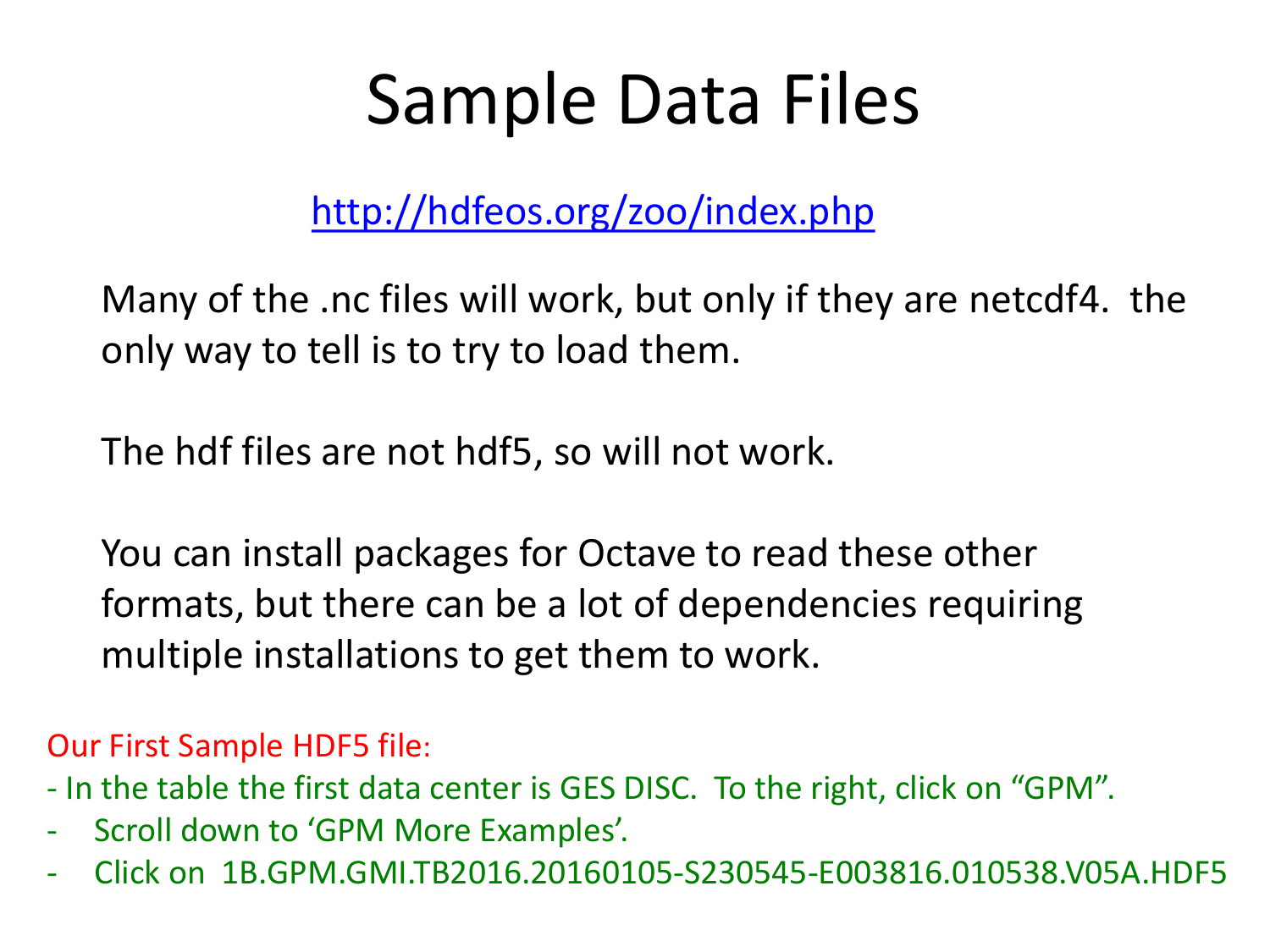## Sample Data Session

The global precipitation mission has a microwave instrument with data stored as brightness temperature. The commands below will explain themselves *only when done.* Data structures are involved.

>>> gpm = load('1B.GPM.GMI.TB2016.20160105-S230545- E003816.010538.V05A.HDF5') >>> fieldnames(gpm) >>> fieldnames(gpm.S1) >>> size(gpm.S1.Tb)  $\Rightarrow$  >>> Tb1 = gpm.S1.Tb(1, :, : ) ;  $\Rightarrow$   $\gt$  Tb1 = squeeze(Tb1); >>> image(Tb1( :, 1:221))  $\gg$  minTb1 = min(min(Tb1(:, 1:221)))  $\gg$  maxTb1 = max(max(Tb1(:, 1:221))) >>> imagesc(TB1(1, 1:221))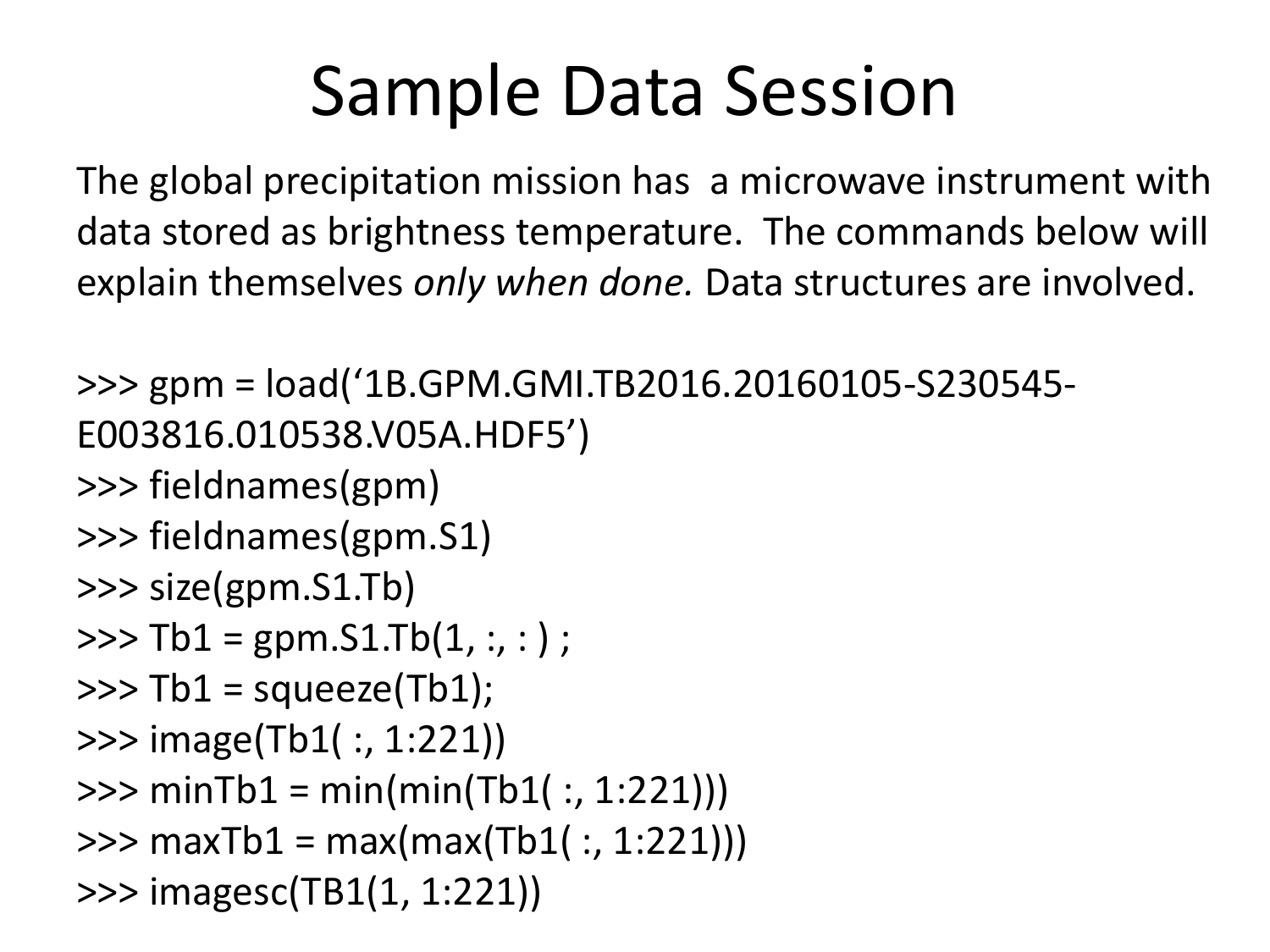## Georegistration

- Matching data with lat/lon coordinates is called "georegistration".
- Most files will come with latitude and longitude grids. Those that don't have a constant grid, and will provide some mathematical scheme to calculate latitude and longitude (LandSat, GOES).
- In many cases just being able to match grid points to lat/lon is good enough; but if you need to make nice maps a good deal of effort is required to learn the relevant software.
- If you can afford the loss of resolution, creating a square lat-lon grid coarse enough to include several of the original points in each one will allow very fast regridding by averaging values into each bin. Sort into bins by a simple rounding of the coordinates: i = round( (lon – lonmin)/increment )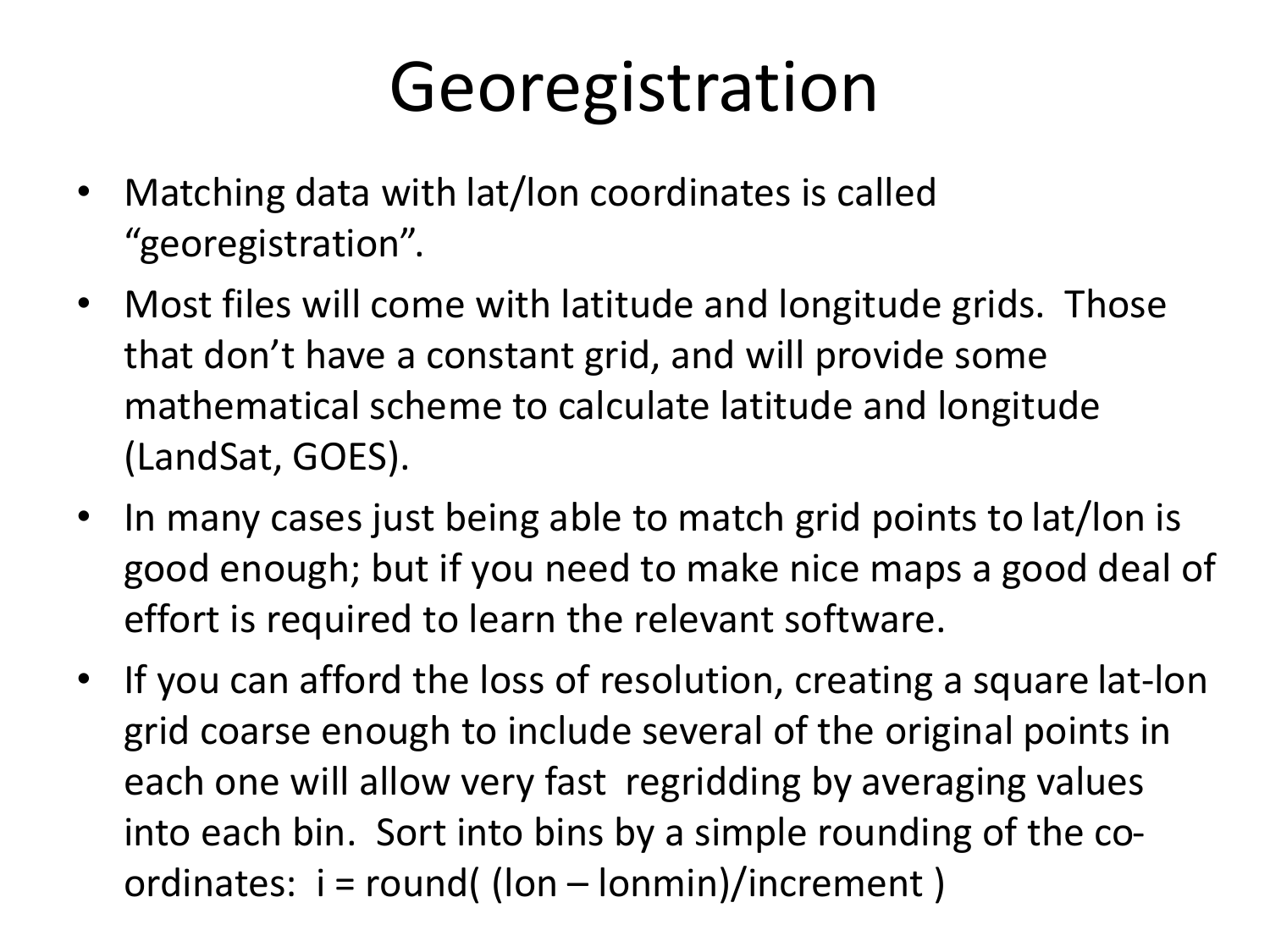## Making image maps the Easy Way

*Start with learning how to set the axes of images:*

$$
>> x = [-74, -73, -72]
$$
  
\n
$$
>> y = [40, 41, 42]
$$
  
\n
$$
>> z = [5, 8, 6; 6, 9, 8; 5, 7, 4]
$$
  
\n
$$
>> \text{imagesc}(x, y, z)
$$
  
\n
$$
>> \text{xlabel} = 'x'
$$
  
\n
$$
>> \text{ylabel} = 'y'
$$

So you can set the axes to anything you want: maybe lat and lon?

*Now make a blue version* >>> RGB = zeros(3,3,3)  $\Rightarrow$  RGB(:, :, 3) = z/10; >>> image(x, y, RGB)

So you can make a colored map with any axes you want, now add lat and lon?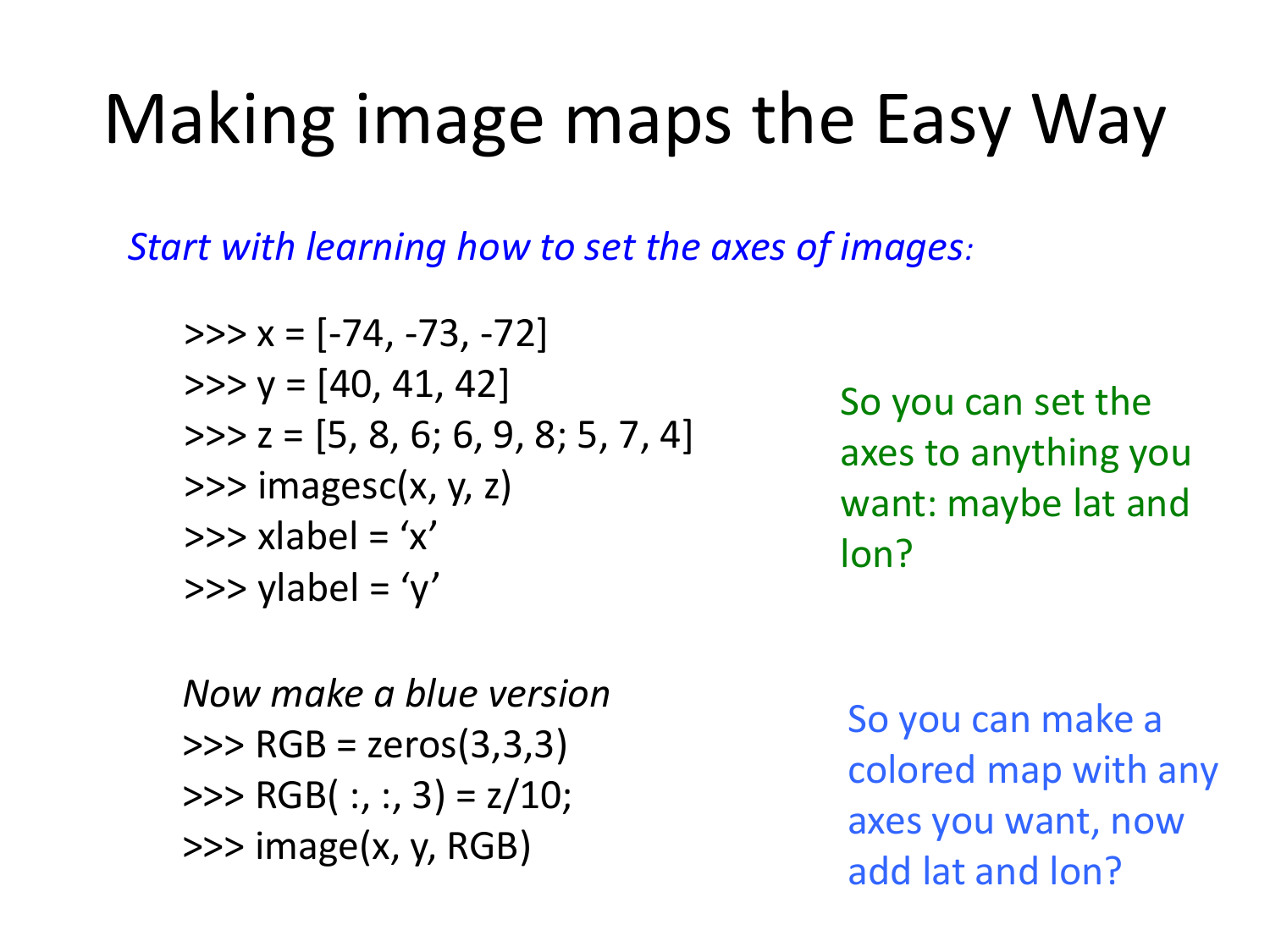## Data Storage

- Integers take up less storage and are easier for computers to work with than floating point, so the raw form of most data is integers.
- To get to the physically meaningful floating point numbers, there is often a scale factor and an offset. For example, terrestrial temperatures never go below 100 K, so you can subtract that. If the resolution is 0.1 K, you can multiply by 10 and round. So
- 295.3 K -> round( $(295.3 100)*10$ ) = 1953 and that's the number that's stored. You will need to reverse that process.
- Most readers of self described formats will take care of the scale and offset automatically, but be aware this may not always happen and you'll have to divide by the scale and add the offset yourself.